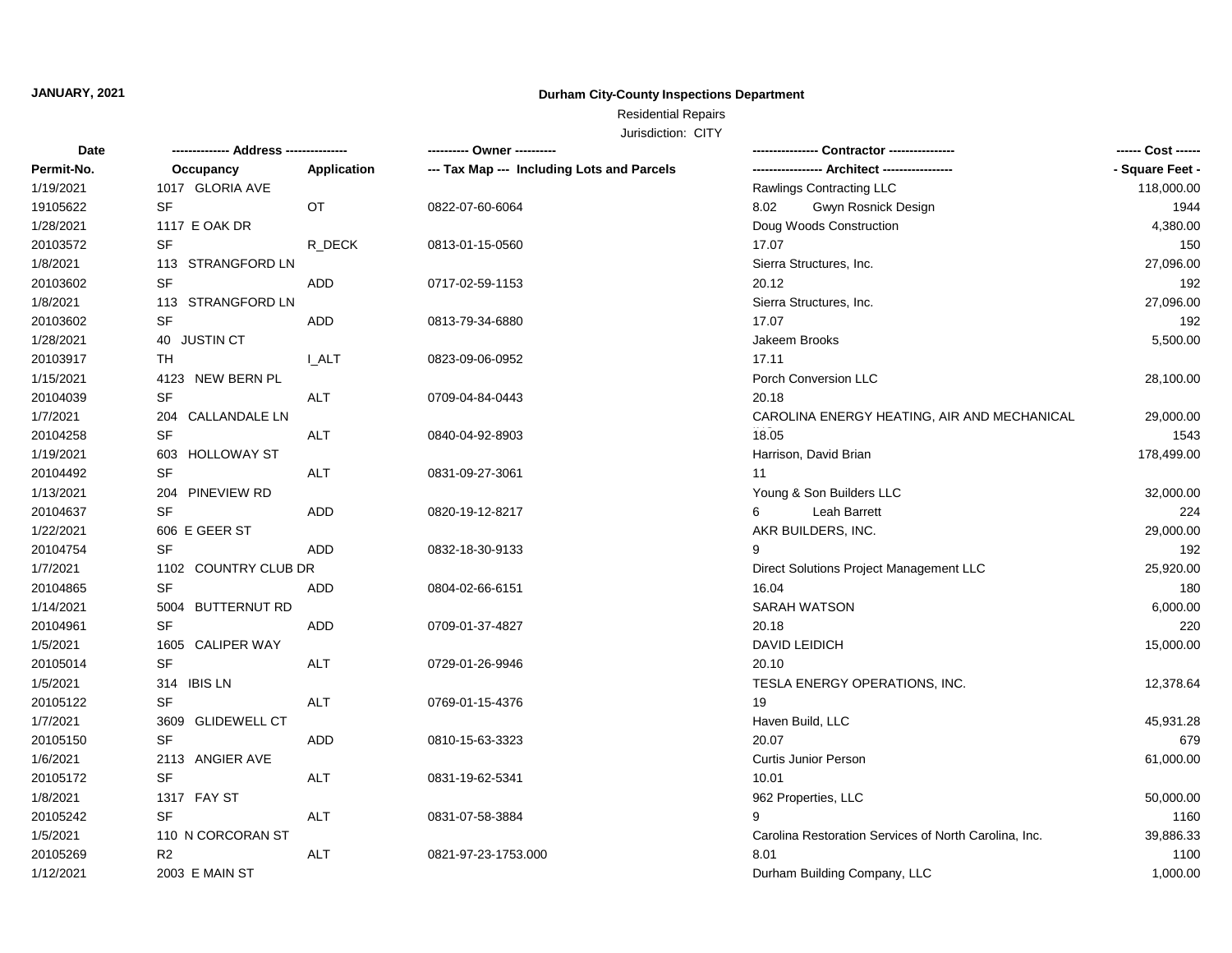## **Durham City-County Inspections Department**

# Residential Repairs

| Date       | ------------- Address -------------- |             |                                            |                                              | ------ Cost ------ |
|------------|--------------------------------------|-------------|--------------------------------------------|----------------------------------------------|--------------------|
| Permit-No. | Occupancy                            | Application | --- Tax Map --- Including Lots and Parcels |                                              | - Square Feet -    |
| 20105316   | <b>SF</b>                            | <b>DEM</b>  | 0831-53-88-4268                            | 10.01                                        | 1292               |
| 1/28/2021  | 6 CHESTNUT BLUFFS LN                 |             |                                            | <b>NC Solar Now</b>                          | 25,550.00          |
| 20105317   | <b>SF</b>                            | <b>ALT</b>  | 0719-04-92-2567                            | 20.11                                        |                    |
| 1/13/2021  | 2814 INDEPENDENCE AVE                |             |                                            | PEDRO NAVARRO                                | 2,500.00           |
| 20105331   | <b>SF</b>                            | ADD         | 0841-11-57-6543                            | 18.02                                        |                    |
| 1/28/2021  | 813 VICKERS AVE                      |             |                                            | The Bath Shop                                | 19,559.00          |
| 20105333   | SF                                   | I ALT       | 0821-11-66-1470                            | $\overline{7}$                               |                    |
| 1/7/2021   | 8006 CRICHTON LN                     |             |                                            | Marc Jones Construction LLC DBA Sunpro Solar | 47,572.00          |
| 20105344   | SF                                   | <b>ALT</b>  | 0718-03-31-4989                            | 20.12                                        |                    |
| 1/12/2021  | 4927 FAYETTEVILLE RD                 |             |                                            | Gloria Monter                                | 72,500.00          |
| 20105379   | SF                                   | <b>ADD</b>  | 0729-04-54-1393                            | 20.10                                        |                    |
| 1/6/2021   | 5 LAKEMIST CIR                       |             |                                            | TESLA ENERGY OPERATIONS, INC.                | 4,855.00           |
| 20105389   | <b>SF</b>                            | <b>ALT</b>  | 0729-04-83-5888                            | 20.10                                        |                    |
| 1/15/2021  | 1718 WILLOWCREST RD                  |             |                                            | TESLA ENERGY OPERATIONS, INC.                | 14,565.60          |
| 20105390   | SF                                   | ALT         | 0850-03-13-0650                            | 18.05                                        |                    |
| 1/7/2021   | 312 DACIAN AVE                       |             |                                            | Alejandro Vanegas                            | 112,970.00         |
| 20105408   | <b>SF</b>                            | <b>ALT</b>  | 0822-20-91-6719                            | $\overline{2}$                               |                    |
| 1/4/2021   | 3201 KENAN RD                        |             |                                            | Crabtree Spaces, LLC, G                      | 50,000.00          |
| 20105428   | SF                                   | <b>ADD</b>  | 0823-15-64-8663                            | 17.05                                        | 229                |
| 1/12/2021  | 4607 MYRA GLEN PL                    |             |                                            | Robinson, David P.                           | 36,500.00          |
| 20105437   | <b>SF</b>                            | ADD.        | 0709-03-14-3299                            | 20.18                                        |                    |
| 1/28/2021  | 3716 ST MARKS RD                     |             |                                            | MORRIS CONSTRUCTION, INC., J.D.              | 108,500.00         |
| 20105471   | <b>SF</b>                            | R DECK      | 0810-17-10-6409                            | 20.08<br><b>Todd Addison Designs</b>         |                    |
| 1/19/2021  | 17 WINCHESTER CT                     |             |                                            | <b>OSCAR ORTIZ</b>                           | 14,000.00          |
| 20105483   | <b>SF</b>                            | ADD         | 0810-15-62-3945                            | 20.07                                        |                    |
| 1/20/2021  | 3540 RUGBY RD                        |             |                                            | Broyhill Wiles Building And Developing Inc.  | 152,000.00         |
| 20105507   | <b>SF</b>                            | <b>ALT</b>  | 0719-01-45-0625                            | 20.08                                        |                    |
| 1/22/2021  | 4600 CARLTON CROSSING DR             |             |                                            | Sierra Structures, Inc.                      | 22,453.00          |
| 20105512   | SF                                   | <b>ADD</b>  | 0719-02-97-7848                            | 20.11                                        | 162                |
| 1/7/2021   | 2301<br>ENGLEWOOD AVE                |             |                                            | BERINI, JOE F., CONST. CO.                   | 120,000.00         |
| 20105518   | <b>SF</b>                            | <b>OT</b>   | 0822-13-04-9640                            | 4.02                                         | 739                |
| 1/8/2021   | 907 URBAN AVE                        |             |                                            | RED LADDER RESIDENTIAL NICOLE R. GOOLSBY,    | 101,680.00         |
| 20105520   | <b>SF</b>                            | <b>ALT</b>  | 0822-20-71-6977                            | 3.02                                         | 241                |
| 1/8/2021   | 2335 ANTHONY DR                      |             |                                            | SOUTHERN EXPOSURE BUILDERS INC.              | 8,352.00           |
| 20105549   | SF                                   | ALT         | 0803-04-61-7179                            | 17.07                                        |                    |
| 1/22/2021  | 804 S ROXBORO ST                     |             |                                            | Harrison, David Brian                        | 80,000.00          |
| 20105576   | <b>SF</b>                            | <b>ADD</b>  | 0821-16-83-6888                            | 12.01                                        |                    |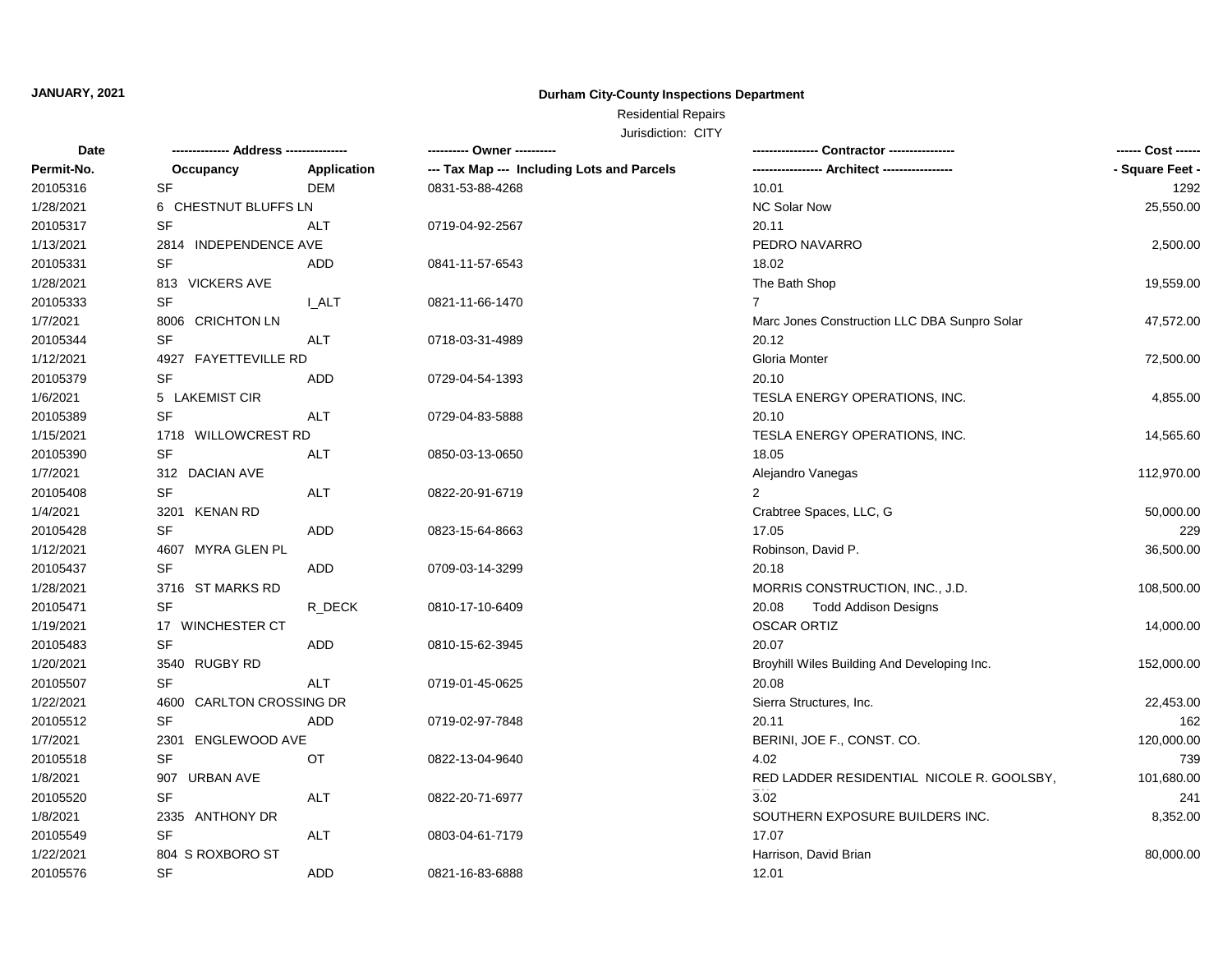## **Durham City-County Inspections Department**

# Residential Repairs

| <b>Date</b> | -------------- Address --- | ------------ | ---------- Owner ----------                |                                     | ------ Cost ------ |
|-------------|----------------------------|--------------|--------------------------------------------|-------------------------------------|--------------------|
| Permit-No.  | Occupancy                  | Application  | --- Tax Map --- Including Lots and Parcels |                                     | - Square Feet -    |
| 1/7/2021    | 2 BEAVER PL                |              |                                            | Melville Builders, Inc.             | 200,000.00         |
| 20105579    | SF                         | ADD          | 0813-51-70-3545                            | 17.05<br>SOLIDEO DESIGN STUDIO      | 118                |
| 1/8/2021    | 25 LOGGER CT               |              |                                            | SOUTHERN EXPOSURE BUILDERS INC.     | 13,920.00          |
| 20105584    | SF                         | ALT          | 0729-04-61-6968                            | 20.10                               |                    |
| 1/4/2021    | 840 INGLENOOK RD           |              |                                            | Sally Curtis & Nicola DiSanto       | 70,000.00          |
| 20105588    | SF                         | <b>ALT</b>   | 0820-13-04-1098                            | 20.07                               |                    |
| 1/14/2021   | 821 EMBER DR               |              |                                            | TITAN SOLAR POWER NC, INC.          | 29,688.26          |
| 20105599    | SF                         | ALT          | 0850-02-85-6649                            | 18.05                               |                    |
| 1/4/2021    | 1013 LANCASTER ST          |              |                                            | NC Homes, LLC                       | 35,000.00          |
| 20105622    | <b>SF</b>                  | <b>ADD</b>   | 0822-15-54-5152                            | 3.01                                |                    |
| 1/28/2021   | 1021 SWEET GALE DR         |              |                                            | Mark A. Romano, Jr.                 | 13,975.00          |
| 20105624    | <b>SF</b>                  | <b>ALT</b>   | 0843-01-17-7416                            | 18.01                               |                    |
| 1/28/2021   | 2212 W CARVER ST           |              |                                            | <b>NELLY BADUA</b>                  | 15,000.00          |
| 20105634    | <b>SF</b>                  | <b>ALT</b>   | 0823-14-33-4170                            | 17.05                               | 434                |
| 1/4/2021    | 4614 LEMONGRASS LN         |              |                                            | Sierra Structures, Inc.             | 7,596.00           |
| 20105651    | SF                         | R_DECK       | 0729-02-56-0625                            | Sierra Structures, Inc.<br>20.10    | 60                 |
| 1/8/2021    | 1141 KIMBALL DR            |              |                                            | SOUTHERN EXPOSURE BUILDERS INC.     | 6,032.00           |
| 20105655    | <b>SF</b>                  | ALT          | 0813-01-15-6433                            | 17.07<br>Bello Solar Energy, LLC    |                    |
| 1/28/2021   | 1007 CLARENDON ST          |              |                                            | CLEMENT CONSTRUCTION COMPANY INC.   | 173,070.13         |
| 20105672    | SF                         | <b>ADD</b>   | 0822-14-44-1028                            | 4.02                                |                    |
| 1/22/2021   | 217 KNOX CIR               |              |                                            | Pinam Construction, Inc.            | 100,261.00         |
| 20105680    | <b>SF</b>                  | ADD          | 0832-14-23-6746                            | 2                                   | 112                |
| 1/7/2021    | 1004 TAMARISK LN           |              |                                            | Blue Raven Solar LLC                | 5,904.00           |
| 20105686    | SF                         | ALT          | 0769-01-17-7884                            | 19                                  |                    |
| 1/28/2021   | 1401 ROBINHOOD RD          |              |                                            | Christopher Building Group LLC, The | 115,000.00         |
| 20105691    | SF                         | <b>ALT</b>   | 0831-07-69-6106                            | 10.02                               |                    |
| 1/11/2021   | 3510 PRESTON AVE           |              |                                            | SOUTHERN EXPOSURE BUILDERS INC.     | 11,136.00          |
| 20105719    | <b>SF</b>                  | <b>ALT</b>   | 0823-13-14-7159                            | 17.05                               |                    |
| 1/13/2021   | 211 SAILFISH CT            |              |                                            | SOUTHERN EXPOSURE BUILDERS INC.     | 7,888.00           |
| 20105720    | <b>SF</b>                  | ALT          | 0769-01-16-7933                            | 19                                  |                    |
| 1/8/2021    | 106 QUEEN FERRY CT         |              |                                            | Sigora Solar LLC                    | 22,560.00          |
| 20105724    | SF                         | OT           | 0814-02-78-2723                            | 16.04                               |                    |
| 1/7/2021    | 6 VERSAILLES ST            |              |                                            | Golden Door Properties LLC          | 190,000.00         |
| 20105737    | SF                         | ADD          | 0824-20-72-9030                            | 17.10<br>Hobie Carver               |                    |
| 1/12/2021   | 5013 ROLLINGWOOD DR        |              |                                            | Alex Zaharin                        | 27,120.00          |
| 20105757    | SF                         | ADD          | 0718-02-76-7664                            | 20.11                               | 208                |
| 1/14/2021   | 1109 DONPHIL RD            |              |                                            | <b>Ryan Euliss</b>                  | 26,500.00          |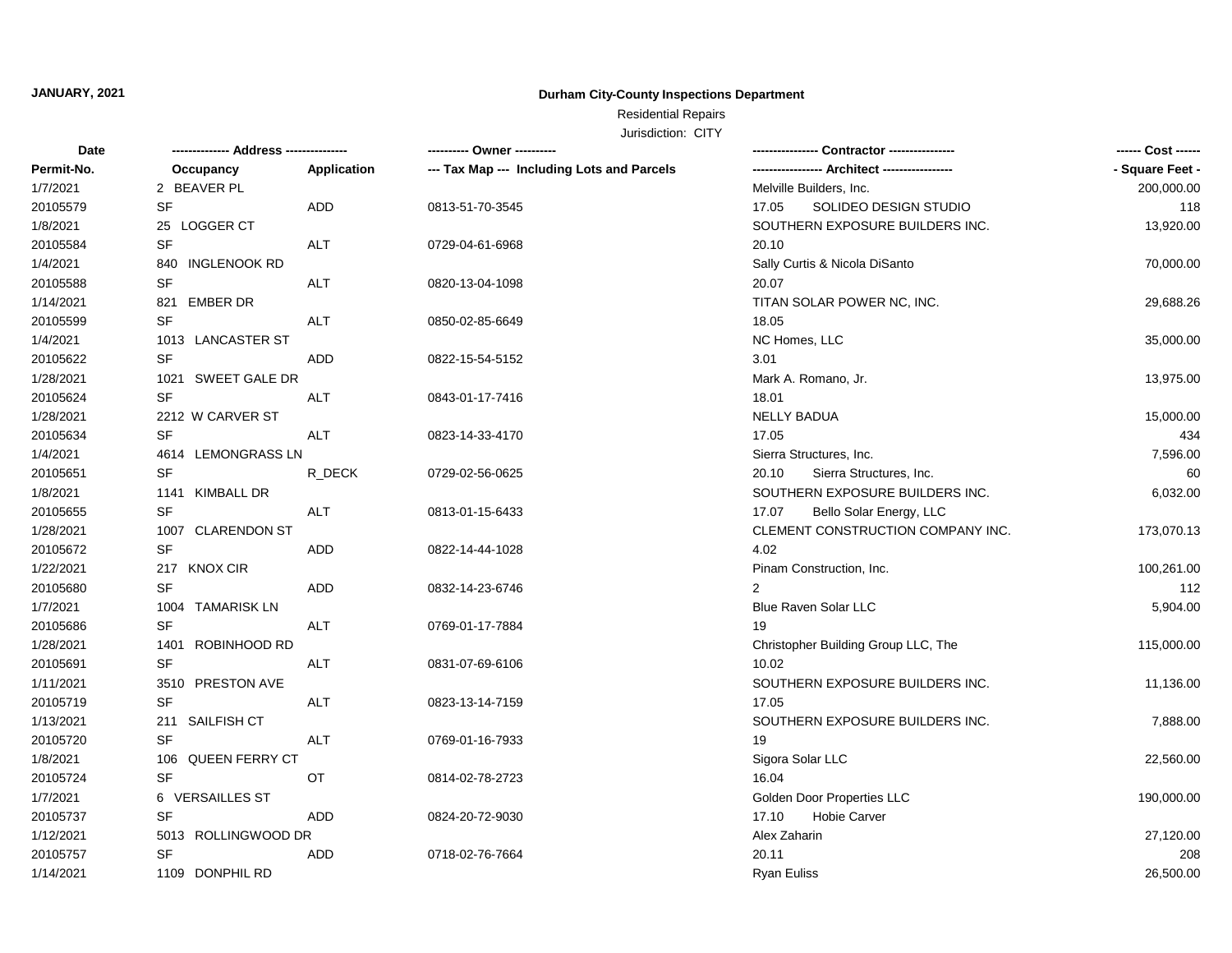## **Durham City-County Inspections Department**

# Residential Repairs

| Date       | -------------- Address --------------- |              | ---------- Owner ----------                | Contractor ----------------                       | ------ Cost ------ |
|------------|----------------------------------------|--------------|--------------------------------------------|---------------------------------------------------|--------------------|
| Permit-No. | Occupancy                              | Application  | --- Tax Map --- Including Lots and Parcels | --- Architect -----                               | - Square Feet -    |
| 20105759   | <b>SF</b>                              | <b>ALT</b>   | 0824-01-28-9111                            | 16.03                                             |                    |
| 1/7/2021   | 1014 ONSLOW ST                         |              |                                            | <b>Timothy Ellenson</b>                           | 60,000.00          |
| 20105764   | SF                                     | ALT          | 0822-15-54-3192                            | 3.01                                              | 244                |
| 1/15/2021  | 503 LANGHORNE DR                       |              |                                            | <b>NC Solar Now</b>                               | 15,000.00          |
| 20105767   | SF                                     | <b>ALT</b>   | 0748-94-09-3406                            | 20.14                                             |                    |
| 1/15/2021  | 3204 MANCHESTER DR                     |              |                                            | <b>NC Solar Now</b>                               | 23,500.00          |
| 20105768   | SF                                     | <b>ALT</b>   | 0820-09-06-8106                            | 20.07                                             |                    |
| 1/15/2021  | 1110 SCHOLASTIC CIR                    |              |                                            | <b>NC Solar Now</b>                               | 23,200.00          |
| 20105769   | SF                                     | ALT          | 0717-01-38-6938                            | 20.12                                             |                    |
| 1/28/2021  | 3201 N DUKE ST                         |              |                                            | Gary Patterson                                    | 5,476.75           |
| 20105774   | <b>SF</b>                              | OT           | 0823-16-74-7602                            | 17.05<br>Old Hickory Building, LLC                |                    |
| 1/13/2021  | 2107 FARTHING ST                       |              |                                            | Christopher Lee Weaver                            | 15,000.00          |
| 20105775   | SF                                     | ALT          | 0832-09-15-7024                            | <b>BENJAMIN KREMER</b><br>1.02                    | 12                 |
| 1/15/2021  | 5706 CATSKILL CT                       |              |                                            | Sierra Structures, Inc.                           | 22,509.00          |
| 20105785   | <b>SF</b>                              | <b>ADD</b>   | 0729-04-60-1728                            | 20.14                                             | 144                |
| 1/28/2021  | 1511 LATHROP ST                        |              |                                            | Brian L Bridges                                   | 81,000.00          |
| 20105787   | <b>SF</b>                              | ALT          | 0831-11-76-0423                            | 10.02<br>Laura Voglino                            | 2038               |
| 1/4/2021   | 929 SOUTH BEND DR                      |              |                                            | A&M Renovations, LLC                              | 27,500.00          |
| 20105788   | SF                                     | ALT          | 0717-02-65-7458                            | A&M Renovations, LLC<br>20.12                     | 990                |
| 1/7/2021   | 3317 BONAPARTE WAY                     |              |                                            | KINGSFORD HOME IMPROVEMENT                        | 2,020.00           |
| 20105793   | <b>SF</b>                              | ADD          | 0810-11-55-1106                            | 20.15                                             | 56                 |
| 1/7/2021   | 3103 STANFORD DR                       |              |                                            | JAM CAROLINA EXTERIORS                            | 45,980.00          |
| 20105805   | <b>SF</b>                              | ADD          | 0810-12-96-3519                            | <b>Chris Hamilton</b><br>20.07                    | 252                |
| 1/11/2021  | 711 YANCEY ST                          |              |                                            | BQD CONSTRUCTION, LLC                             | 27,250.00          |
| 20105821   | <b>SF</b>                              | <b>ALT</b>   | 0821-11-56-7655                            | We Buy Houses In The Triangle, LLC<br>$7^{\circ}$ |                    |
| 1/22/2021  | 3212 ALABAMA AVE                       |              |                                            | CKT SERVICES, LLC.                                | 50,000.00          |
| 20105823   | SF                                     | ALT          | 0813-93-97-9268                            | 17.05                                             | 443                |
| 1/15/2021  | 403 MONTICELLO AVE                     |              |                                            | ACANTHUS CONSTRUCTION, LLC                        | 60,000.00          |
| 20105828   | SF                                     | ALT          | 0820-09-17-6401                            | 20.07                                             |                    |
| 1/11/2021  | 1305 CAPSTONE DR                       |              |                                            | AMARJOT CHATHA                                    | 1.00               |
| 20105830   | <b>SF</b>                              | OT           | 0717-04-71-6933                            | 20.12                                             | 3554               |
| 1/4/2021   | 1212 GLENDALE AVE                      |              |                                            | Arsitecht                                         | 22,000.00          |
| 20105832   | SF                                     | ALT          | 0832-17-01-8520                            | $\overline{2}$<br>Arsitecht                       |                    |
| 1/6/2021   | 805 HOLLY BLUFF LN                     |              |                                            | Lennar Carolinas, LLC                             | 20,000.00          |
| 20105833   | <b>SF</b>                              | <b>ALT</b>   | 0729-84-69-6386                            | 20.25                                             |                    |
| 1/7/2021   | 1305 HORTON RD                         |              |                                            | ROAR INVESTMENTS LLC., T/A ELEVATE DESIGN &       | 10,000.00          |
| 20105834   | <b>SF</b>                              | <b>I_ALT</b> | 0823-06-29-7796                            | 17.11                                             |                    |
|            |                                        |              |                                            |                                                   |                    |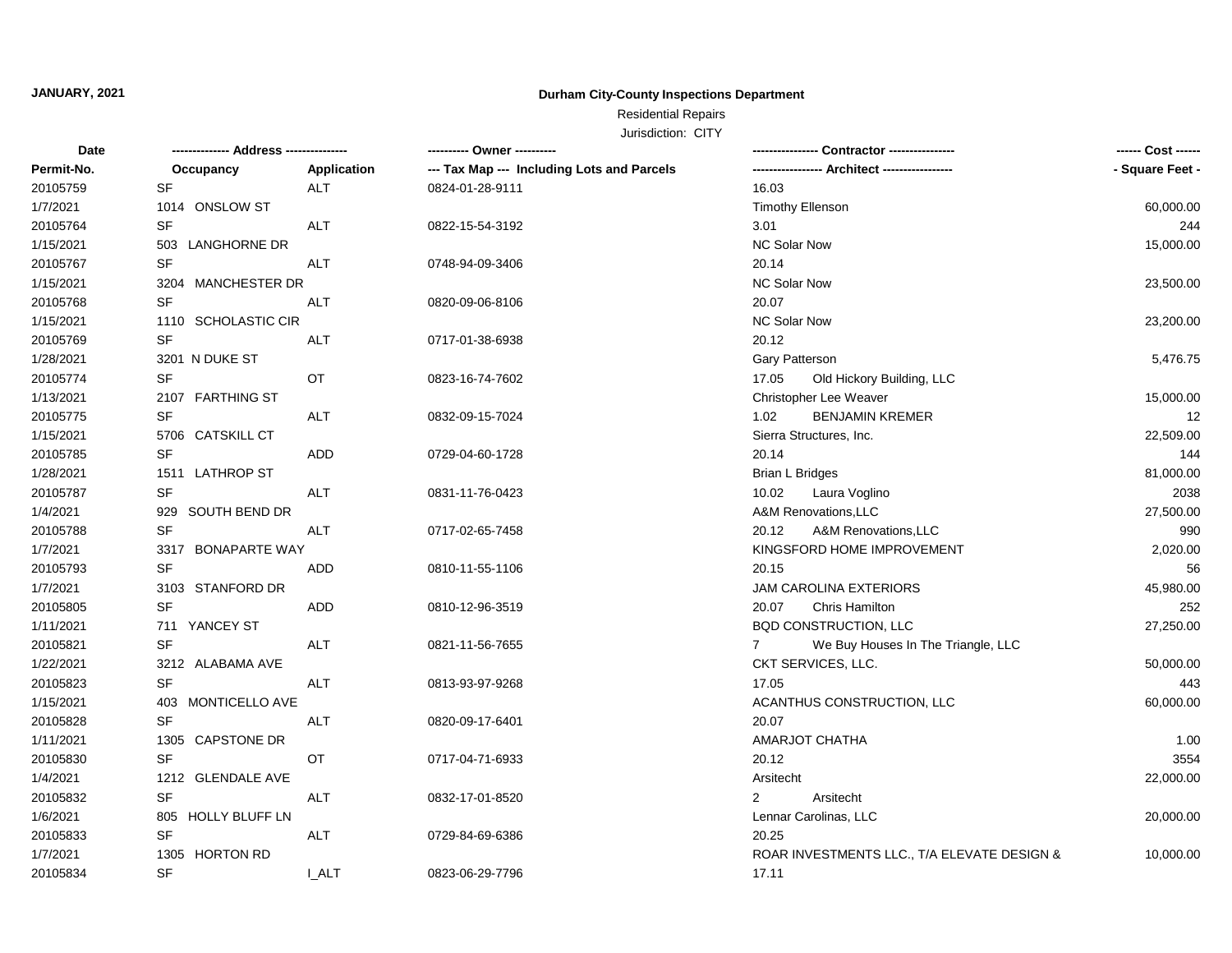## **Durham City-County Inspections Department**

# Residential Repairs

| Date       | -------------- Address --------------- |              | ---------- Owner ----------                |                                                        | ------ Cost ------ |
|------------|----------------------------------------|--------------|--------------------------------------------|--------------------------------------------------------|--------------------|
| Permit-No. | Occupancy                              | Application  | --- Tax Map --- Including Lots and Parcels | ---------------- Architect ----------------            | - Square Feet -    |
| 1/8/2021   | 1409 VIRGINIA AVE                      |              |                                            | Paul Austin                                            | 6,500.00           |
| 20105835   | <b>SF</b>                              | R_DECK       | 0822-09-06-7338                            | 4.01                                                   |                    |
| 1/11/2021  | 2304 JANE LN                           |              |                                            | CoCreations Construction & Design LLC                  | 45,000.00          |
| 21100001   | <b>SF</b>                              | ADD          | 0830-92-25-4332                            | 20.14                                                  | 240                |
| 1/25/2021  | 303 OBIE DR                            |              |                                            | IMEC Group, LLC                                        | 180,000.00         |
| 21100003   | <b>SF</b>                              | ALT          | 0729-03-42-7216                            | 20.10<br>SUMMIT DESIGN AND ENGINEERING                 |                    |
| 1/7/2021   | 2309 DRAKE AVE                         |              |                                            | <b>Cornerstone Foundation Repair</b>                   | 14,000.00          |
| 21100005   | SF                                     | <b>RP</b>    | 0822-08-93-9744                            | 4.01                                                   |                    |
| 1/7/2021   | 122 FILIGREE WAY                       |              |                                            | Palmetto Solar, LLC                                    | 20,000.00          |
| 21100006   | <b>SF</b>                              | ALT          | 0717-04-80-4802                            | 20.12                                                  |                    |
| 1/26/2021  | 104 FOXCROFT LN                        |              |                                            | Adrian Rodriguez                                       | 2,000.00           |
| 21100013   | <b>SF</b>                              | <b>ALT</b>   | 0727-66-37-4156                            | 20.13                                                  |                    |
| 1/28/2021  | 3904 KELLY DR                          |              |                                            | Kelly Builder, Jay M. - Jay Morgan Kelly, T/A          | 118,000.00         |
| 21100025   | <b>SF</b>                              | I ALT        | 0709-02-98-7154                            | 20.18                                                  |                    |
| 1/15/2021  | 1008 N GREGSON ST                      |              |                                            | <b>GARRETT BUILDERS LLC</b>                            | 150,000.00         |
| 21100026   | <b>SF</b>                              | <b>ALT</b>   | 0822-15-72-2730                            | 3.02                                                   | 960                |
| 1/15/2021  | 3401 CEDARBIRD WAY                     |              |                                            | Premier Pools & Spas - Dream Splash International LLC, | 112,639.00         |
| 21100031   | <b>SF</b>                              | ОT           | 0800-68-57-9928                            | 20.17                                                  |                    |
| 1/15/2021  | 2819 CASCADILLA ST                     |              |                                            | MINERVA DESIGN & RENOVATION, LLC.                      | 88,571.00          |
| 21100033   | <b>SF</b>                              | <b>L_ALT</b> | 0832-06-38-5764                            | MINERVA DESIGN & RENOVATION, LLC.<br>1.01              |                    |
| 1/28/2021  | 2624 FREEMONT RD                       |              |                                            | Ram Jack T/A Foundation Solutions, LLC                 | 2,472.00           |
| 21100034   | <b>SF</b>                              | <b>RP</b>    | 0803-04-64-6140                            | 17.07                                                  |                    |
| 1/15/2021  | 106 STURDIVANT RD                      |              |                                            | Wood, Danny O.                                         | 41,250.00          |
| 21100035   | <b>SF</b>                              | ADD          | 0812-01-06-9325                            | 17.06                                                  |                    |
| 1/7/2021   | 1106 W KNOX ST                         |              |                                            | AH Construction Solutions, LLC                         | 19,090.00          |
| 21100036   | <b>SF</b>                              | RP           | 0822-15-63-5881                            | 3.02                                                   |                    |
| 1/14/2021  | 8 PEGRAM CT                            |              |                                            | Mark Harrill                                           | 15,000.00          |
| 21100047   | <b>SF</b>                              | ADD          | 0850-04-51-5893                            | Leif Benestad<br>18.05                                 |                    |
| 1/14/2021  | 2 DAILE CT                             |              |                                            | Barbee Construction Services, LLC                      | 32,000.00          |
| 21100052   | <b>SF</b>                              | <b>I_ALT</b> | 0813-03-24-1548                            | 17.07<br>Dreamhomes by Design                          |                    |
| 1/14/2021  | 1017 BLUESTONE RD                      |              |                                            | Wood, Danny O.                                         | 36,900.00          |
| 21100053   | SF                                     | ADD          | 0728-02-88-3707                            | 20.14                                                  |                    |
| 1/8/2021   | 1615 CULTIVAR LN                       |              |                                            | ION DEVELOPER LLC                                      | 6,800.00           |
| 21100058   | SF                                     | <b>ALT</b>   | 0729-01-26-6771                            | 20.10                                                  |                    |
| 1/14/2021  | 1523 CLERMONT RD                       |              |                                            | CKT SERVICES, LLC.                                     | 21,932.00          |
| 21100060   | SF                                     | <b>I_ALT</b> | 0728-04-70-7158                            | 20.13                                                  |                    |
| 1/28/2021  | 504 E CLUB BLVD                        |              |                                            | THE PROPERTY FIRM LLC.                                 | 27,500.00          |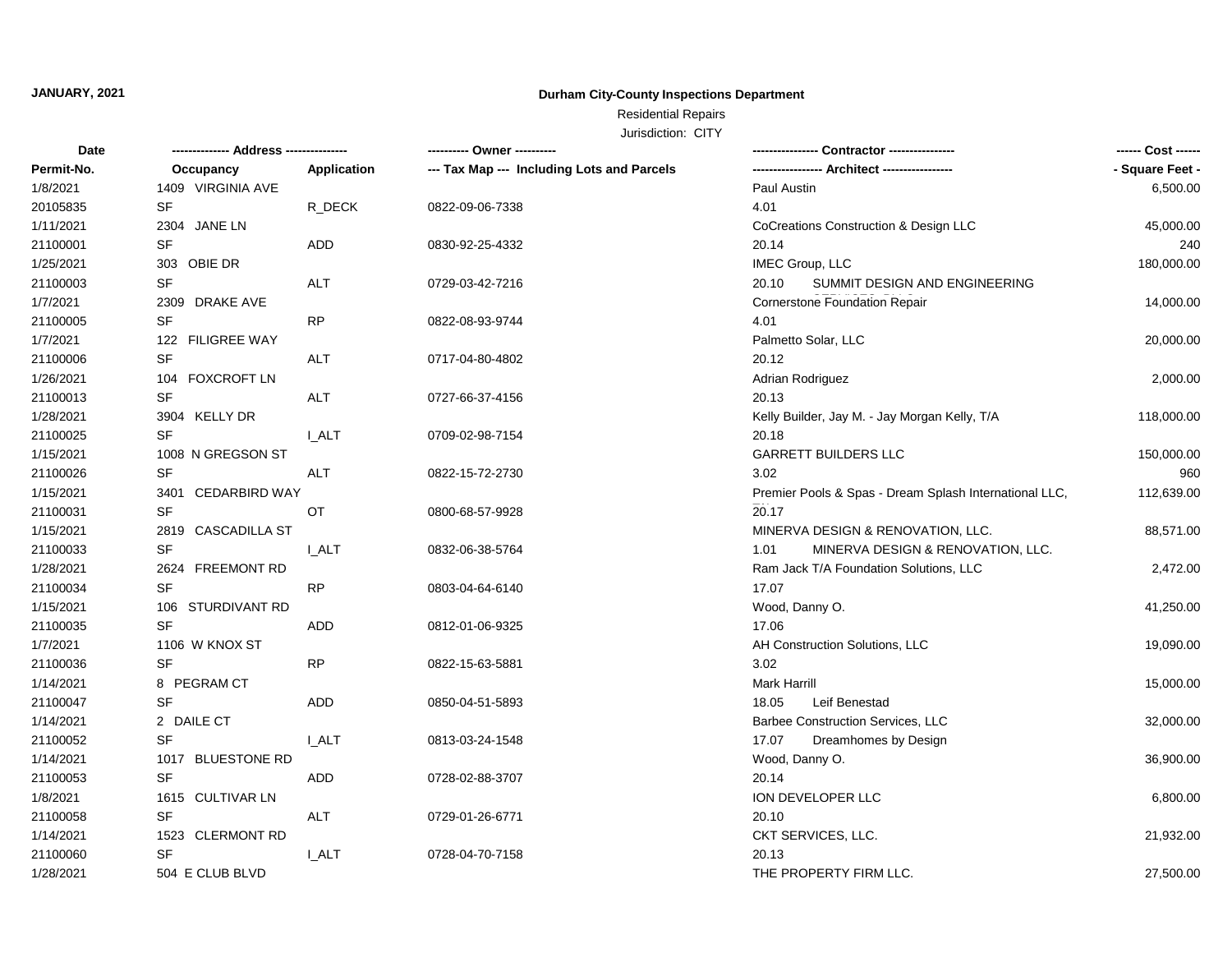## **Durham City-County Inspections Department**

# Residential Repairs

| Date       | -------------- Address --<br>------------ |              | ---------- Owner ----------                | ⋅ Contractor ----------------           | ------ Cost ------ |
|------------|-------------------------------------------|--------------|--------------------------------------------|-----------------------------------------|--------------------|
| Permit-No. | Occupancy                                 | Application  | --- Tax Map --- Including Lots and Parcels |                                         | - Square Feet -    |
| 21100067   | SF                                        | <b>I_ALT</b> | 0832-10-36-8115                            | Design Solutions NC<br>1.01             |                    |
| 1/15/2021  | 4409 BERINI DR                            |              |                                            | MORRIS CONSTRUCTION, INC., J.D.         | 30,000.00          |
| 21100068   | <b>SF</b>                                 | ADD          | 0803-04-82-7691                            | 17.07<br>Douglas Janes Architecture     | 128                |
| 1/11/2021  | 731 HOPKINS ST                            |              |                                            | <b>MIC Construction</b>                 | 1,000.00           |
| 21100075   | <b>DP</b>                                 | DEM          | 0831-10-36-1047                            | 11                                      | 1450               |
| 1/11/2021  | 733 HOPKINS ST                            |              |                                            | <b>MIC Construction</b>                 | 1,000.00           |
| 21100076   | DP                                        | <b>DEM</b>   | 0831-10-36-1097                            | 11                                      | 1450               |
| 1/12/2021  | 31 INNISFREE DR                           |              |                                            | FOUNDATION XPERTS, LLC                  | 2,400.00           |
| 21100082   | <b>SF</b>                                 | <b>RP</b>    | 0810-17-01-2374                            | 20.16                                   |                    |
| 1/11/2021  | 2205 PEAR TREE LN                         |              |                                            | Sigora Solar LLC                        | 23,903.64          |
| 21100088   | <b>SF</b>                                 | <b>ALT</b>   | 0739-02-68-0923                            | 20.14                                   |                    |
| 1/19/2021  | 15 GOLDENROD PL                           |              |                                            | P Bowman Root 3                         | 36,375.00          |
| 21100094   | SF                                        | OT           | 0813-04-62-4720                            | 17.07<br>Wagoner Drafting and Design    |                    |
| 1/22/2021  | 208 BEDIVERE LN                           |              |                                            | Sun Dollar Energy, LLC                  | 8,000.00           |
| 21100095   | SF                                        | ALT          | 0851-39-00-8890                            | 18.06                                   |                    |
| 1/12/2021  | 3709 BIRMI DR                             |              |                                            | Sun Dollar Energy, LLC                  | 8,000.00           |
| 21100096   | <b>SF</b>                                 | <b>ALT</b>   | 0739-03-13-2409                            | 20.10                                   |                    |
| 1/11/2021  | 1204 N MANGUM ST                          |              |                                            | <b>Cornerstone Foundation Repair</b>    | 9,200.00           |
| 21100100   | <b>SF</b>                                 | <b>RP</b>    | 0832-17-11-5667                            | 2                                       |                    |
| 1/19/2021  | 6716 SOMERKNOLL DR                        |              |                                            | JM Decks and Fence LLC.                 | 21,200.00          |
| 21100103   | <b>SF</b>                                 | <b>ADD</b>   | 0718-04-93-8779                            | Wes Venable<br>20.12                    | 220                |
| 1/28/2021  | 1511 STONE RD                             |              |                                            | TITAN SOLAR POWER NC, INC.              | 23,800.00          |
| 21100107   | <b>SF</b>                                 | ALT          | 0749-01-19-9795                            | 18.09                                   |                    |
| 1/28/2021  | 2712 MAGNOLIA TREE LN                     |              |                                            | TITAN SOLAR POWER NC, INC.              | 28,118.00          |
| 21100108   | <b>SF</b>                                 | <b>ALT</b>   | 0739-02-68-5291                            | 20.14                                   |                    |
| 1/11/2021  | 3924 WENTWORTH DR                         |              |                                            | <b>RICKY ROBINSON</b>                   | 180,000.00         |
| 21100110   | <b>SF</b>                                 | <b>LALT</b>  | 0719-01-18-4699                            | Felix Markham<br>20.08                  |                    |
| 1/11/2021  | 105 CHERRY GROVE ST                       |              |                                            | Production Construction Inc.            | 1,000.00           |
| 21100111   | <b>SF</b>                                 | <b>ALT</b>   | 0831-53-68-3945                            | 10.01                                   |                    |
| 1/14/2021  | 107 E CHANNING AVE                        |              |                                            | <b>GURKIN CONSTRUCTION GROUP</b>        | 40,000.00          |
| 21100112   | <b>SF</b>                                 | I ALT        | 0833-17-20-0523                            | 1.02                                    |                    |
| 1/28/2021  | 3403 OLNEY DR                             |              |                                            | Woods Builders, LLC, Charles            | 50,000.00          |
| 21100113   | SF                                        | <b>I_ALT</b> | 0801-03-33-2681                            | 20.17                                   |                    |
| 1/26/2021  | 2719 MONTGOMERY ST                        |              |                                            | VOGT CONTRACTING L.L.C.                 | 31,500.00          |
| 21100124   | SF                                        | <b>LALT</b>  | 0811-19-52-3187                            | <b>Tice Kitchens and Interiors</b><br>6 |                    |
| 1/15/2021  | 706 N DRIVER ST                           |              |                                            | Production Construction Inc.            | 10,000.00          |
| 21100129   | <b>SF</b>                                 | I ALT        | 0831-11-66-1345                            | 10.02                                   |                    |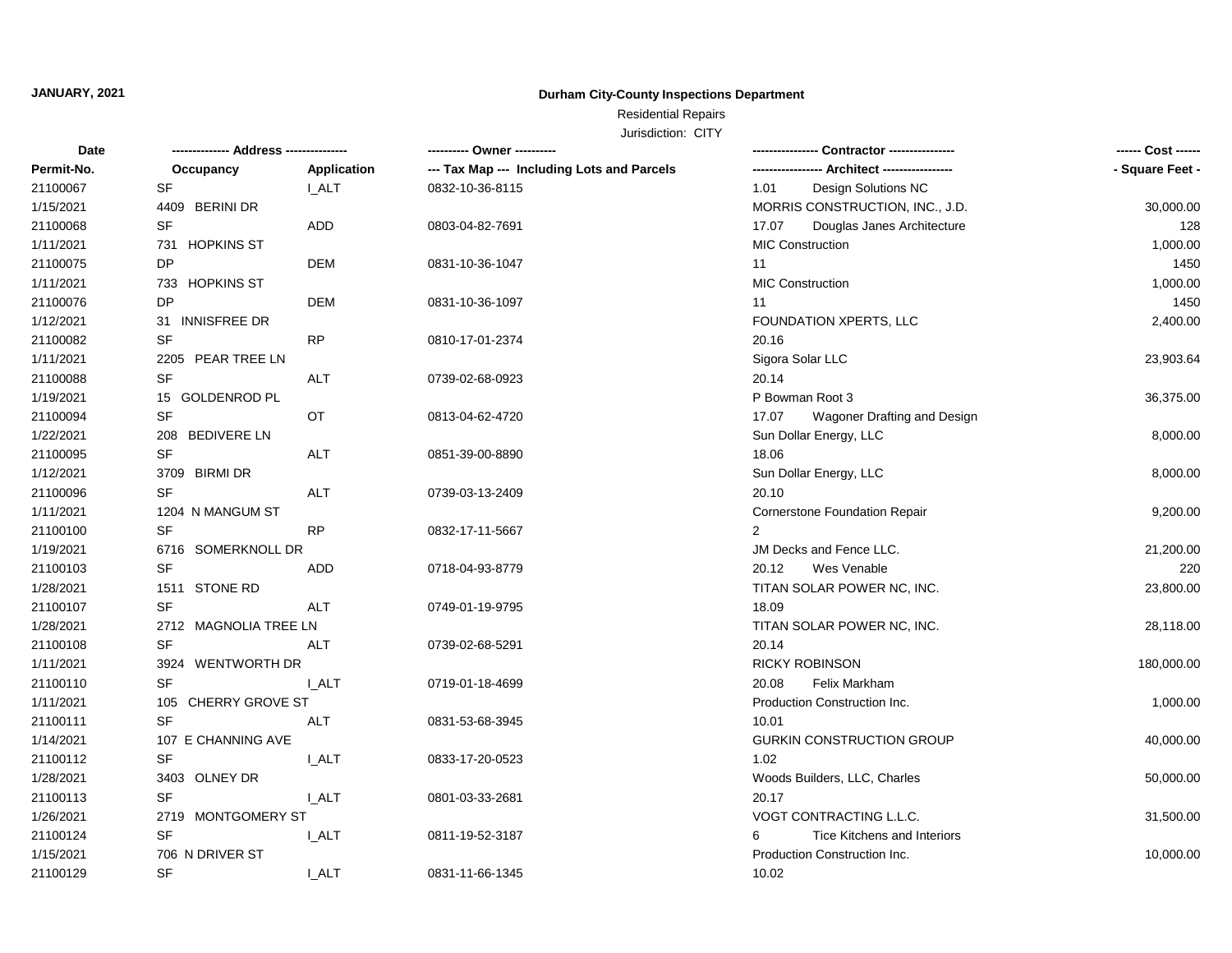## **Durham City-County Inspections Department**

# Residential Repairs

| <b>Date</b> |                         |              |                                            |                                              | ------ Cost ------ |
|-------------|-------------------------|--------------|--------------------------------------------|----------------------------------------------|--------------------|
| Permit-No.  | Occupancy               | Application  | --- Tax Map --- Including Lots and Parcels |                                              | - Square Feet -    |
| 1/29/2021   | 1603 CREIGHTON HALL WAY |              |                                            | Erik Hedberg                                 | 3,000.00           |
| 21100132    | SF                      | R DECK       | 0850-03-11-2465                            | 18.05                                        | 165                |
| 1/29/2021   | 5319 FORTUNES RIDGE DR  |              |                                            | Ram Jack T/A Foundation Solutions, LLC       | 5,800.00           |
| 21100136    | SF                      | <b>RP</b>    | 0729-03-22-0337                            | 20.11                                        |                    |
| 1/22/2021   | 2110 SOUTHGATE ST       |              |                                            | Durham Building Company, LLC                 | 1,000.00           |
| 21100145    | SF                      | <b>DEM</b>   | 0831-65-83-4373                            | 10.02                                        | 1200               |
| 1/19/2021   | 1410 HEARTHSIDE ST      |              |                                            | Green Acorn                                  | 12,000.00          |
| 21100146    | SF                      | <b>RP</b>    | 0830-10-36-3372                            | 20.09                                        |                    |
| 1/28/2021   | 2025 WALNUT ST          |              |                                            | Kevin Schauder                               | 30,000.00          |
| 21100155    | <b>SF</b>               | ADD          | 0822-05-18-8534                            | 4.01                                         | 1575               |
| 1/22/2021   | 703 W LAKEWOOD AVE      |              |                                            | <b>GERALD JONES</b>                          | 10,300.00          |
| 21100158    | <b>SF</b>               | <b>ALT</b>   | 0821-15-64-3103                            | $\overline{7}$                               |                    |
| 1/22/2021   | 705 ADELINE CT          |              |                                            | Blue Raven Solar LLC                         | 5,293.67           |
| 21100160    | <b>SF</b>               | ALT          | 0727-01-09-3457                            | 20.2                                         |                    |
| 1/22/2021   | 1715 EUCLID RD          |              |                                            | AUMILLER PROPERTIES, INC.                    | 28,000.00          |
| 21100162    | <b>SF</b>               | I_ALT        | 0728-81-28-7801                            | 20.13                                        |                    |
| 1/29/2021   | 1111 WHITE BARK LN      |              |                                            | Porch Conversion LLC                         | 14,250.00          |
| 21100163    | <b>SF</b>               | <b>ALT</b>   | 0769-01-28-7109                            | 19                                           | 64                 |
| 1/19/2021   | 5419 REVERE RD          |              |                                            | Charles Puryear Jr                           | 27,500.00          |
| 21100170    | <b>SF</b>               | <b>ALT</b>   | 0727-02-86-2677                            | 20.13                                        |                    |
| 1/29/2021   | 312 WESLYN TRACE DR     |              |                                            | Regional Foundation and Crawl Space Repair   | 6,551.10           |
| 21100174    | <b>SF</b>               | <b>RP</b>    | 0851-03-42-5103                            | 18.04                                        |                    |
| 1/22/2021   | 2017 WA WA AVE          |              |                                            | CHASE BUILDING COMPANY                       | 60,000.00          |
| 21100176    | SF                      | <b>LALT</b>  | 0811-20-91-7397                            | 6                                            |                    |
| 1/29/2021   | 103 GRESHAM AVE         |              |                                            | TRINITY DESIGN BUILD INC                     | 222,665.00         |
| 21100181    | <b>SF</b>               | ADD          | 0832-05-18-5090                            | 1.02                                         |                    |
| 1/22/2021   | 3511 DARWIN RD          |              |                                            | J. HOFMANNHOMES, LLC.                        | 10,000.00          |
| 21100192    | <b>SF</b>               | <b>I_ALT</b> | 0719-01-27-4309                            | 20.08                                        |                    |
| 1/22/2021   | 2719 SUNDIAL CIR        |              |                                            | Marc Jones Construction LLC DBA Sunpro Solar | 41,360.00          |
| 21100194    | <b>SF</b>               | <b>ALT</b>   | 0833-16-92-2920                            | 18.01                                        |                    |
| 1/22/2021   | 2232 MEADOWCREEK DR     |              |                                            | SOUTHERN ENERGY MANAGEMENT, INC              | 18,000.00          |
| 21100208    | SF                      | ALT          | 0814-60-30-9758                            | 17.07                                        |                    |
| 1/22/2021   | 1808 ROSETTA DR         |              |                                            | Yates-Greene, LLC                            | 40,250.00          |
| 21100211    | SF                      | ALT          | 0832-18-21-7397                            | 2                                            |                    |
| 1/22/2021   | 103 SHADY POINT CT      |              |                                            | FOUNDATION XPERTS, LLC                       | 6,000.00           |
| 21100213    | SF                      | <b>RP</b>    | 0759-03-32-2830                            | 18.05                                        |                    |
| 1/22/2021   | 913 WOOD CHAPEL LN      |              |                                            | Blue Raven Solar LLC                         | 8,952.00           |